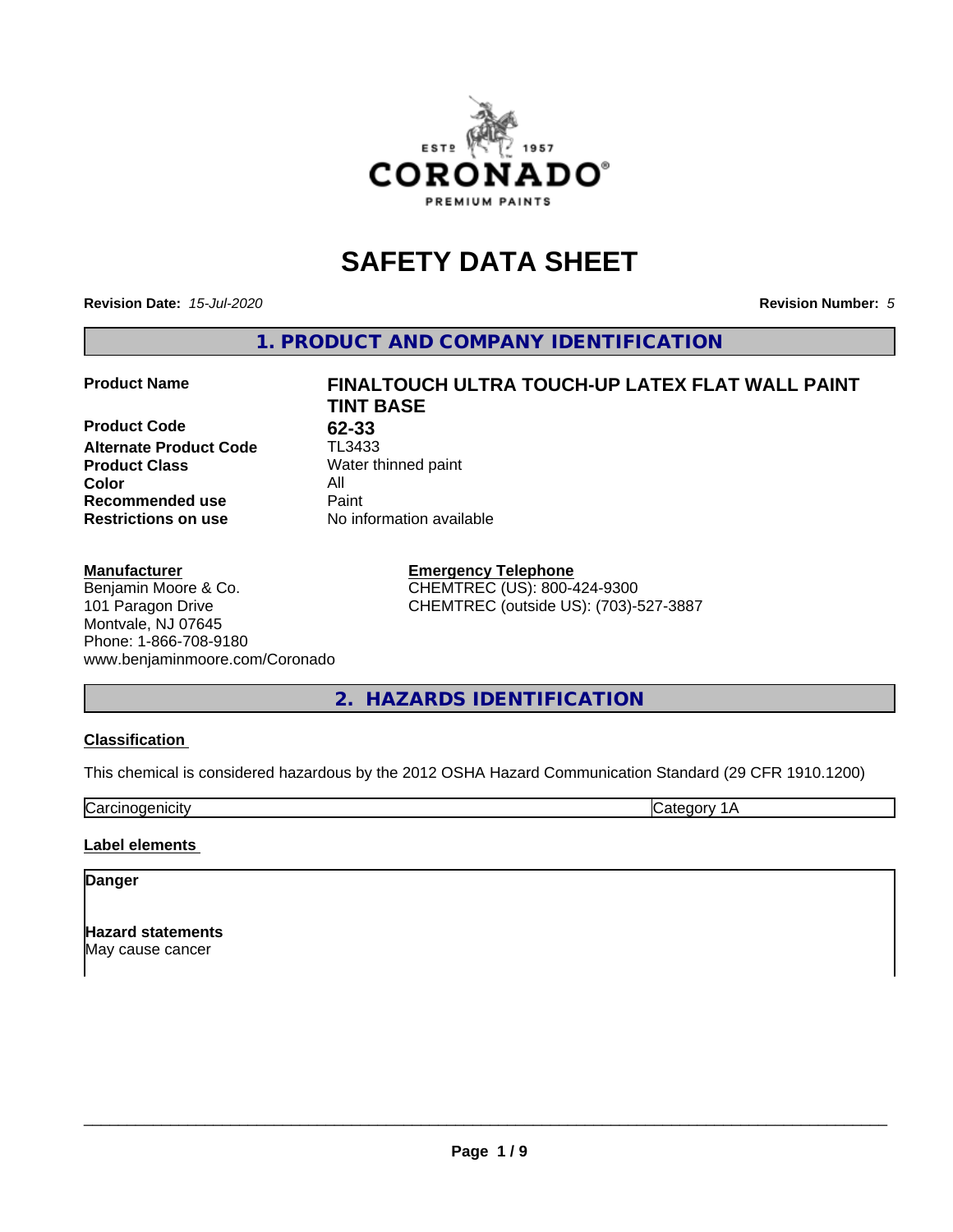

**Appearance** liquid

**Odor** little or no odor

# **Precautionary Statements - Prevention**

Obtain special instructions before use Do not handle until all safety precautions have been read and understood Use personal protective equipment as required

# **Precautionary Statements - Response**

IF exposed or concerned: Get medical advice/attention

# **Precautionary Statements - Storage**

Store locked up

# **Precautionary Statements - Disposal**

Dispose of contents/container to an approved waste disposal plant

#### **Hazards not otherwise classified (HNOC)**

Not applicable

#### **Other information**

No information available

# **3. COMPOSITION INFORMATION ON COMPONENTS**

\_\_\_\_\_\_\_\_\_\_\_\_\_\_\_\_\_\_\_\_\_\_\_\_\_\_\_\_\_\_\_\_\_\_\_\_\_\_\_\_\_\_\_\_\_\_\_\_\_\_\_\_\_\_\_\_\_\_\_\_\_\_\_\_\_\_\_\_\_\_\_\_\_\_\_\_\_\_\_\_\_\_\_\_\_\_\_\_\_\_\_\_\_

| Chemical name       | <b>CAS No.</b> | Weight-%    |
|---------------------|----------------|-------------|
| Limestone           | 1317-65-3      | $20 - 25$   |
| Kaolin, calcined    | 92704-41-1     | $10 - 15$   |
| Titanium dioxide    | 13463-67-7     | $5 - 10$    |
| Silica, crystalline | 14808-60-7     | $0.1 - 0.5$ |

# **4. FIRST AID MEASURES**

| <b>General Advice</b> | No hazards which require special first aid measures.                                                     |
|-----------------------|----------------------------------------------------------------------------------------------------------|
| <b>Eye Contact</b>    | Rinse thoroughly with plenty of water for at least 15 minutes and consult a<br>physician.                |
| <b>Skin Contact</b>   | Wash off immediately with soap and plenty of water while removing all<br>contaminated clothes and shoes. |
| <b>Inhalation</b>     | Move to fresh air. If symptoms persist, call a physician.                                                |
| Ingestion             | Clean mouth with water and afterwards drink plenty of water. Consult a physician                         |
|                       |                                                                                                          |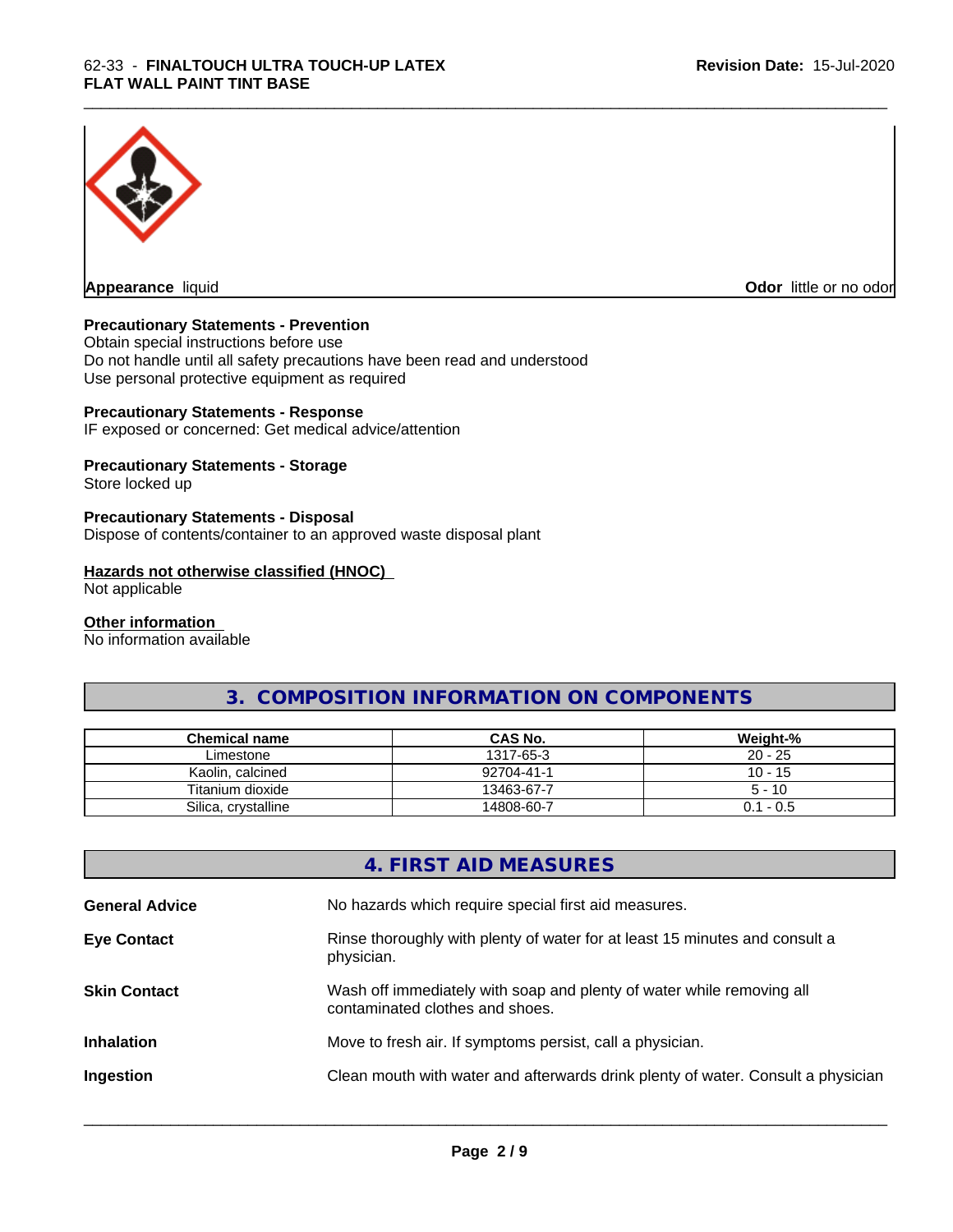|                                                                         |                                                               | if necessary.                                         |                                                    |                                                                                                                 |
|-------------------------------------------------------------------------|---------------------------------------------------------------|-------------------------------------------------------|----------------------------------------------------|-----------------------------------------------------------------------------------------------------------------|
| <b>Most Important</b>                                                   | <b>Symptoms/Effects</b>                                       | None known.                                           |                                                    |                                                                                                                 |
|                                                                         | <b>Notes To Physician</b>                                     | Treat symptomatically.                                |                                                    |                                                                                                                 |
|                                                                         |                                                               |                                                       | 5. FIRE-FIGHTING MEASURES                          |                                                                                                                 |
|                                                                         | <b>Suitable Extinguishing Media</b>                           |                                                       |                                                    | Use extinguishing measures that are appropriate to local<br>circumstances and the surrounding environment.      |
|                                                                         |                                                               | Protective equipment and precautions for firefighters | and full protective gear.                          | As in any fire, wear self-contained breathing apparatus<br>pressure-demand, MSHA/NIOSH (approved or equivalent) |
|                                                                         | <b>Specific Hazards Arising From The Chemical</b>             |                                                       | extreme heat.                                      | Closed containers may rupture if exposed to fire or                                                             |
|                                                                         | <b>Sensitivity to mechanical impact</b>                       |                                                       | No.                                                |                                                                                                                 |
|                                                                         | Sensitivity to static discharge                               |                                                       | No                                                 |                                                                                                                 |
| <b>Flash Point Data</b><br><b>Method</b>                                | Flash point (°F)<br>Flash Point (°C)                          |                                                       | Not applicable<br>Not applicable<br>Not applicable |                                                                                                                 |
|                                                                         | <b>Flammability Limits In Air</b>                             |                                                       |                                                    |                                                                                                                 |
|                                                                         | Lower flammability limit:<br><b>Upper flammability limit:</b> |                                                       | Not applicable<br>Not applicable                   |                                                                                                                 |
| <b>NFPA</b>                                                             | Health: 1                                                     | Flammability: 0                                       | Instability: 0                                     | <b>Special: Not Applicable</b>                                                                                  |
| <b>NFPA Legend</b><br>0 - Not Hazardous<br>1 - Slightly<br>2 - Moderate |                                                               |                                                       |                                                    |                                                                                                                 |

\_\_\_\_\_\_\_\_\_\_\_\_\_\_\_\_\_\_\_\_\_\_\_\_\_\_\_\_\_\_\_\_\_\_\_\_\_\_\_\_\_\_\_\_\_\_\_\_\_\_\_\_\_\_\_\_\_\_\_\_\_\_\_\_\_\_\_\_\_\_\_\_\_\_\_\_\_\_\_\_\_\_\_\_\_\_\_\_\_\_\_\_\_

- 3 High
- 4 Severe

*The ratings assigned are only suggested ratings, the contractor/employer has ultimate responsibilities for NFPA ratings where this system is used.*

*Additional information regarding the NFPA rating system is available from the National Fire Protection Agency (NFPA) at www.nfpa.org.*

# **6. ACCIDENTAL RELEASE MEASURES**

| <b>Personal Precautions</b>      | Avoid contact with skin, eyes and clothing. Ensure adequate ventilation. |
|----------------------------------|--------------------------------------------------------------------------|
| <b>Other Information</b>         | Prevent further leakage or spillage if safe to do so.                    |
| <b>Environmental precautions</b> | See Section 12 for additional Ecological Information.                    |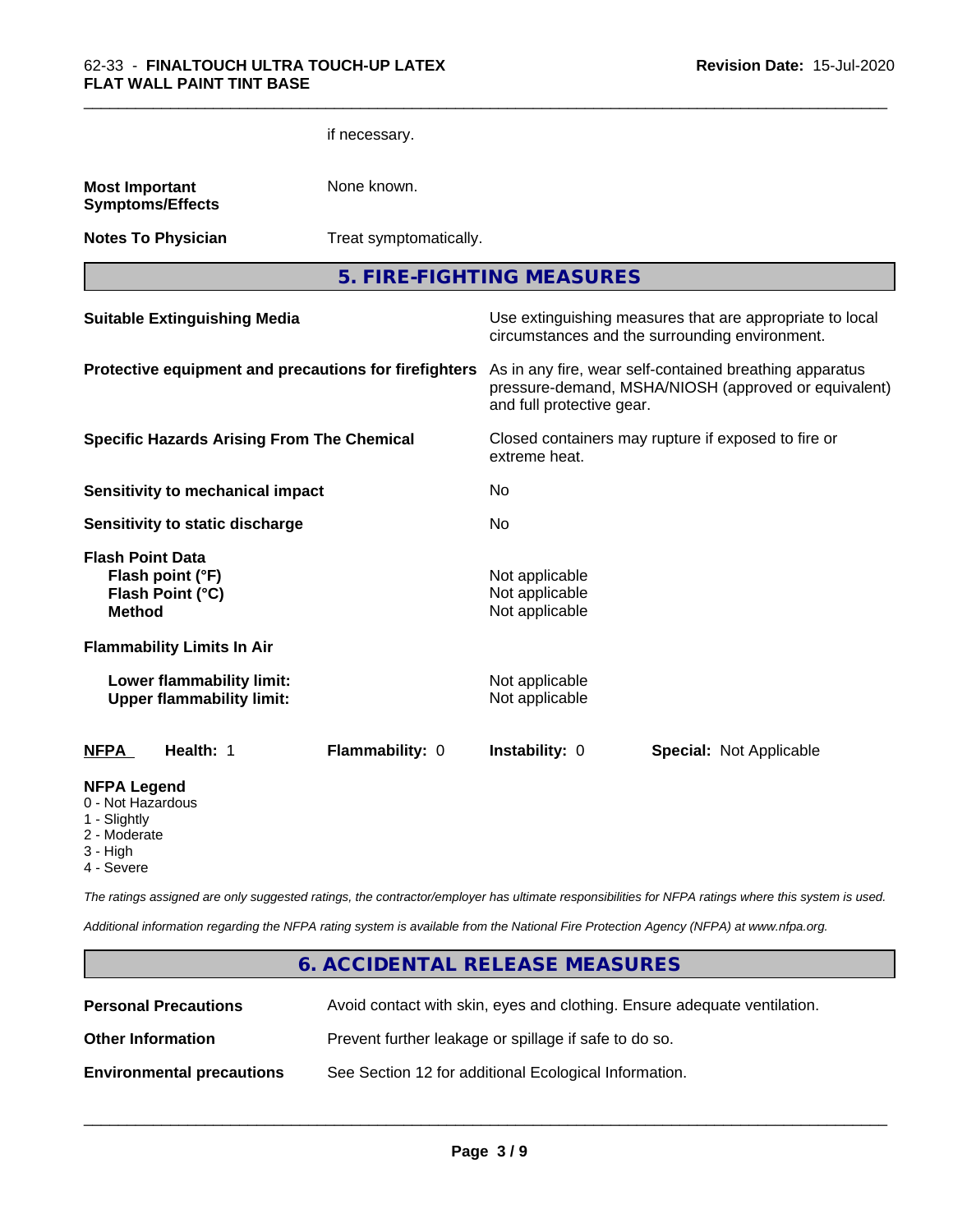| <b>Methods for Cleaning Up</b> | Soak up with inert absorbent material. Sweep up and shovel into suitable<br>containers for disposal.                                                                             |
|--------------------------------|----------------------------------------------------------------------------------------------------------------------------------------------------------------------------------|
|                                | 7. HANDLING AND STORAGE                                                                                                                                                          |
| <b>Handling</b>                | Avoid contact with skin, eyes and clothing. Avoid breathing vapors, spray mists or<br>sanding dust. In case of insufficient ventilation, wear suitable respiratory<br>equipment. |
| <b>Storage</b>                 | Keep container tightly closed. Keep out of the reach of children.                                                                                                                |
| <b>Incompatible Materials</b>  | No information available                                                                                                                                                         |

# **8. EXPOSURE CONTROLS/PERSONAL PROTECTION**

#### **Exposure Limits**

| Chemical name       | <b>ACGIH TLV</b>                                                | <b>OSHA PEL</b>                                                                                  |
|---------------------|-----------------------------------------------------------------|--------------------------------------------------------------------------------------------------|
| Limestone           | N/E                                                             | 15 mg/m $3$ - TWA                                                                                |
|                     |                                                                 | $5 \text{ mg/m}^3$ - TWA                                                                         |
| Titanium dioxide    | TWA: $10 \text{ mg/m}^3$                                        | 15 mg/m $3$ - TWA                                                                                |
| Silica, crystalline | TWA: $0.025$ mg/m <sup>3</sup> respirable<br>particulate matter | 50 $\mu$ g/m <sup>3</sup> - TWA Respirable crystalline<br>silica 50 $\mu$ g/m <sup>3</sup> - TWA |

#### **Legend**

ACGIH - American Conference of Governmental Industrial Hygienists Exposure Limits OSHA - Occupational Safety & Health Administration Exposure Limits N/E - Not Established

**Engineering Measures** Ensure adequate ventilation, especially in confined areas.

# **Personal Protective Equipment**

| <b>Eye/Face Protection</b>    | Safety glasses with side-shields.                                        |
|-------------------------------|--------------------------------------------------------------------------|
| <b>Skin Protection</b>        | Protective gloves and impervious clothing.                               |
| <b>Respiratory Protection</b> | In case of insufficient ventilation wear suitable respiratory equipment. |
| <b>Hygiene Measures</b>       | Avoid contact with skin, eyes and clothing. Remove and wash contaminated |

# **9. PHYSICAL AND CHEMICAL PROPERTIES**

clothing before re-use. Wash thoroughly after handling.

**Appearance** liquid **Odor** little or no odor **Density (lbs/gal)** 11.3 - 11.8 **Specific Gravity** 1.35 - 1.40

**Odor Threshold** No information available **pH** No information available **Viscosity (cps)** No information available<br> **Solubility (ies)** No information available<br>
No information available **Solubility(ies)**<br> **No information available**<br> **Water solubility**<br> **Water solubility No information available Evaporation Rate Evaporation Rate No information available**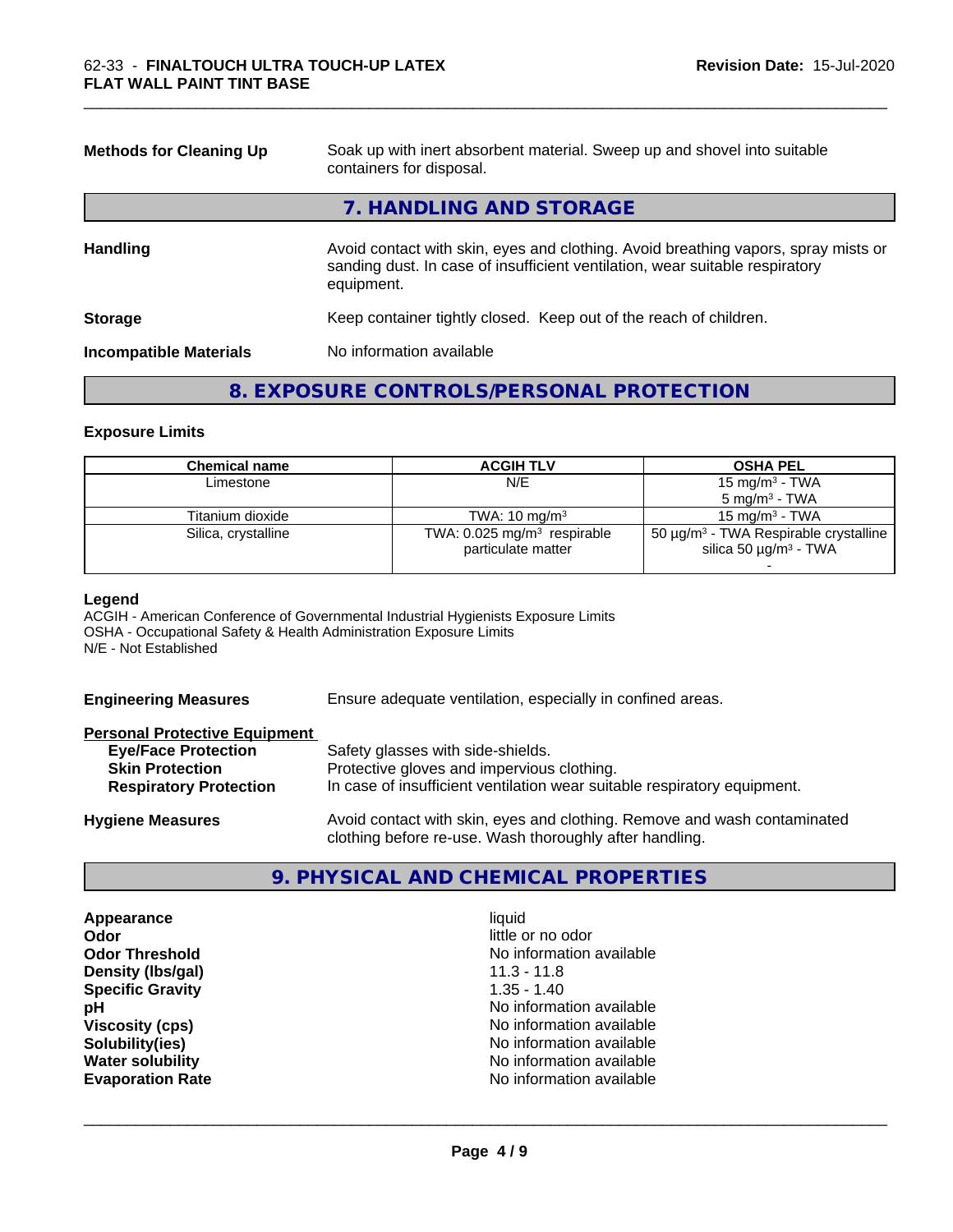**Vapor pressure** No information available<br> **Vapor density**<br> **Vapor density Wt. % Solids** 50 - 60<br> **Vol. % Solids** 50 - 40<br> **Vol. % Solids** 50 - 40 **Vol. % Solids** 30 - 40<br> **Wt. % Volatiles** 30 - 40 - 50 **Wt. % Volatiles Vol. % Volatiles** 60 - 70 **VOC Regulatory Limit (g/L)** < 50 **Boiling Point (°F)** 212 **Boiling Point (°C)** 100 **Freezing point (°F)** 32 **Freezing Point (°C)** 0 **Flash point (°F)** Not applicable **Flash Point (°C)**<br> **Method** Not applicable<br>
Not applicable<br>
Not applicable **Flammability** (solid, gas) **Upper flammability limit:**<br> **Lower flammability limit:** Not applicable Not applicable **Lower flammability limit:**<br> **Autoignition Temperature (°F)** Not applicable havailable **Autoignition Temperature (°F) Autoignition Temperature (°C)**<br> **Decomposition Temperature (°F)** No information available **Decomposition Temperature (°F) Decomposition Temperature (°C)** No information available **Partition coefficient Contract Community No information available** 

**No information available**<br>50 - 60 **Not applicable**<br>Not applicable

\_\_\_\_\_\_\_\_\_\_\_\_\_\_\_\_\_\_\_\_\_\_\_\_\_\_\_\_\_\_\_\_\_\_\_\_\_\_\_\_\_\_\_\_\_\_\_\_\_\_\_\_\_\_\_\_\_\_\_\_\_\_\_\_\_\_\_\_\_\_\_\_\_\_\_\_\_\_\_\_\_\_\_\_\_\_\_\_\_\_\_\_\_

# **10. STABILITY AND REACTIVITY**

| <b>Reactivity</b>                         | Not Applicable                           |
|-------------------------------------------|------------------------------------------|
| <b>Chemical Stability</b>                 | Stable under normal conditions.          |
| <b>Conditions to avoid</b>                | Prevent from freezing.                   |
| <b>Incompatible Materials</b>             | No materials to be especially mentioned. |
| <b>Hazardous Decomposition Products</b>   | None under normal use.                   |
| <b>Possibility of hazardous reactions</b> | None under normal conditions of use.     |

# **11. TOXICOLOGICAL INFORMATION**

**Product Information**

**Information on likely routes of exposure**

**Principal Routes of Exposure** Eye contact, skin contact and inhalation.

**Acute Toxicity** 

**Product Information** No information available

# **Symptoms related to the physical,chemical and toxicological characteristics**

**Symptoms** No information available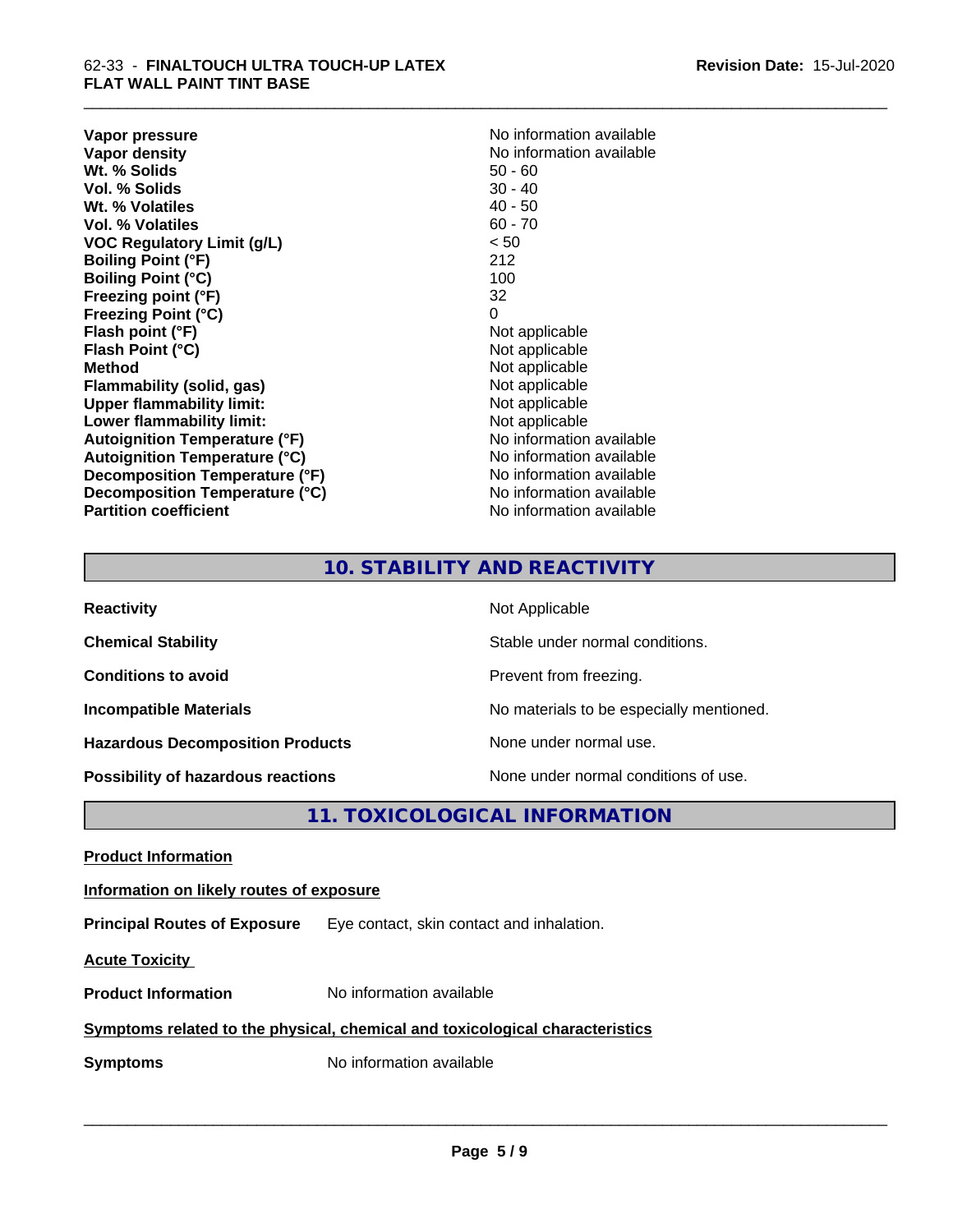#### **Delayed and immediate effects as well as chronic effects from short and long-term exposure**

| Eye contact                     | May cause slight irritation.                                                                                    |
|---------------------------------|-----------------------------------------------------------------------------------------------------------------|
| <b>Skin contact</b>             | Substance may cause slight skin irritation. Prolonged or repeated contact may dry<br>skin and cause irritation. |
| <b>Inhalation</b>               | May cause irritation of respiratory tract.                                                                      |
| Ingestion                       | Ingestion may cause gastrointestinal irritation, nausea, vomiting and diarrhea.                                 |
| <b>Sensitization</b>            | No information available                                                                                        |
| <b>Neurological Effects</b>     | No information available.                                                                                       |
| <b>Mutagenic Effects</b>        | No information available.                                                                                       |
| <b>Reproductive Effects</b>     | No information available.                                                                                       |
| <b>Developmental Effects</b>    | No information available.                                                                                       |
| <b>Target organ effects</b>     | No information available.                                                                                       |
| <b>STOT - single exposure</b>   | No information available.                                                                                       |
| <b>STOT - repeated exposure</b> | Causes damage to organs through prolonged or repeated exposure if inhaled.                                      |
| Other adverse effects           | No information available.                                                                                       |
| <b>Aspiration Hazard</b>        | No information available                                                                                        |

#### **Numerical measures of toxicity**

# **The following values are calculated based on chapter 3.1 of the GHS document**

| <b>ATEmix (oral)</b>   | 16966 mg/kg   |
|------------------------|---------------|
| <b>ATEmix (dermal)</b> | 1049622 mg/kg |

# **Component Information**

| Chemical name                  | Oral LD50           | Dermal LD50 | Inhalation LC50 |
|--------------------------------|---------------------|-------------|-----------------|
| Kaolin, calcined<br>92704-41-1 | > 2000 mg/kg (Rat)  |             |                 |
| Titanium dioxide<br>13463-67-7 | > 10000 mg/kg (Rat) |             |                 |

# **Chronic Toxicity**

#### **Carcinogenicity**

*The information below indicateswhether each agency has listed any ingredient as a carcinogen:.*

| <b>Chemical name</b> | <b>IARC</b>         | <b>NTP</b>  | <b>OSHA</b> |
|----------------------|---------------------|-------------|-------------|
|                      | 2B - Possible Human |             | Listed      |
| Titanium dioxide     | Carcinogen          |             |             |
|                      | - Human Carcinogen  | Known Human | Listed      |
| Silica, crystalline  |                     | Carcinogen  |             |

• Crystalline Silica has been determined to be carcinogenic to humans by IARC (1) when in respirable form. Risk of cancer depends on duration and level of inhalation exposure to spray mist or dust from sanding the dried paint.• Although IARC has classified titanium dioxide as possibly carcinogenic to humans (2B), their summary concludes: "No significant exposure to titanium dioxide is thought to occur during the use of products in which titanium dioxide is bound to other materials, such as paint."

#### **Legend**

IARC - International Agency for Research on Cancer NTP - National Toxicity Program OSHA - Occupational Safety & Health Administration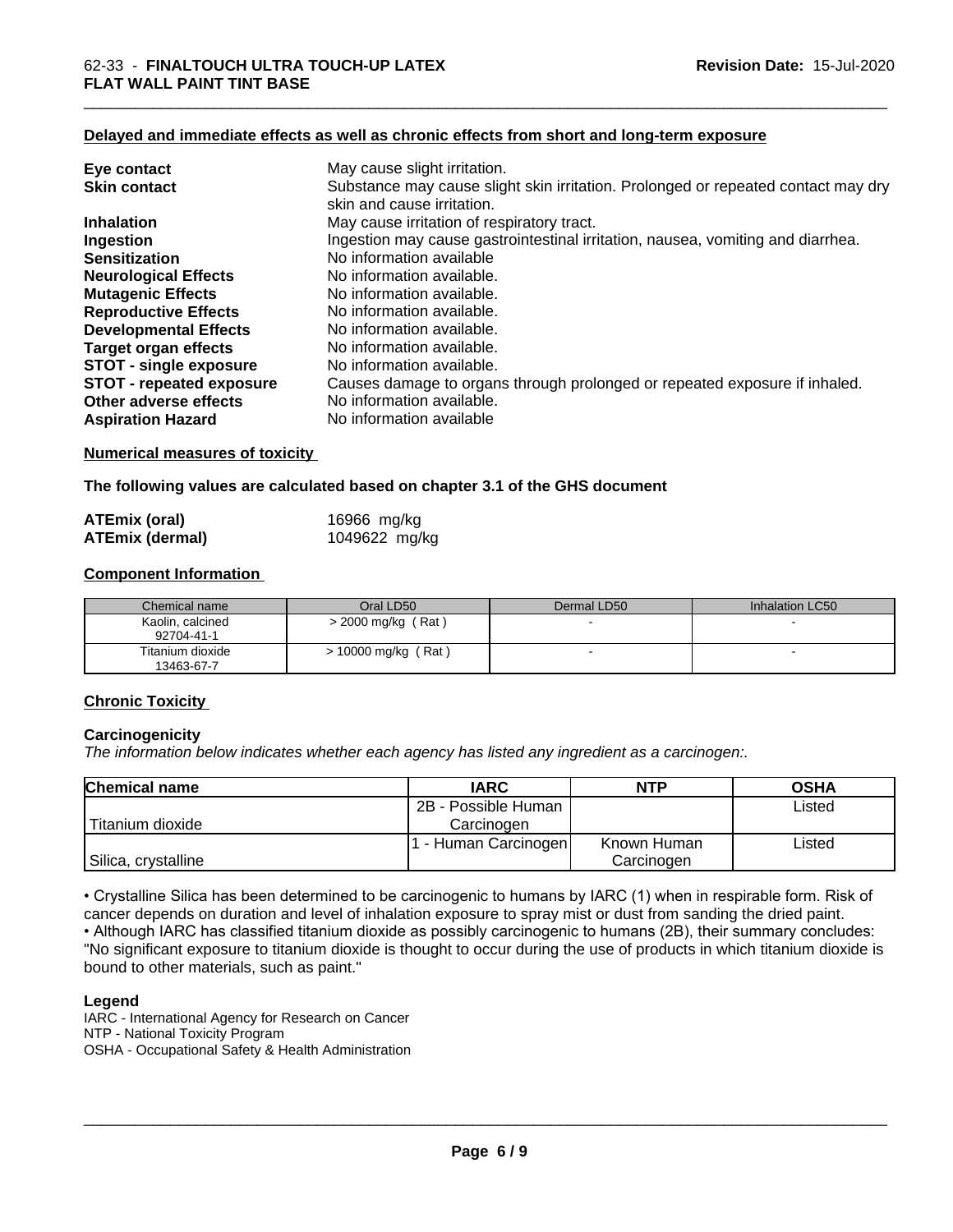# **12. ECOLOGICAL INFORMATION**

# **Ecotoxicity Effects**

The environmental impact of this product has not been fully investigated.

# **Product Information**

#### **Acute Toxicity to Fish**

No information available

# **Acute Toxicity to Aquatic Invertebrates**

No information available

#### **Acute Toxicity to Aquatic Plants**

No information available

# **Persistence / Degradability**

No information available.

#### **Bioaccumulation**

No information available.

# **Mobility in Environmental Media**

No information available.

#### **Ozone**

No information available

# **Component Information**

# **Acute Toxicity to Fish**

Titanium dioxide  $LC50:$  > 1000 mg/L (Fathead Minnow - 96 hr.)

# **Acute Toxicity to Aquatic Invertebrates**

No information available

# **Acute Toxicity to Aquatic Plants**

No information available

# **13. DISPOSAL CONSIDERATIONS**

**Waste Disposal Method** Dispose of in accordance with federal, state, and local regulations. Local requirements may vary, consult your sanitation department or state-designated environmental protection agency for more disposal options.

 $\overline{\phantom{a}}$  ,  $\overline{\phantom{a}}$  ,  $\overline{\phantom{a}}$  ,  $\overline{\phantom{a}}$  ,  $\overline{\phantom{a}}$  ,  $\overline{\phantom{a}}$  ,  $\overline{\phantom{a}}$  ,  $\overline{\phantom{a}}$  ,  $\overline{\phantom{a}}$  ,  $\overline{\phantom{a}}$  ,  $\overline{\phantom{a}}$  ,  $\overline{\phantom{a}}$  ,  $\overline{\phantom{a}}$  ,  $\overline{\phantom{a}}$  ,  $\overline{\phantom{a}}$  ,  $\overline{\phantom{a}}$ 

# **14. TRANSPORT INFORMATION**

**DOT** Not regulated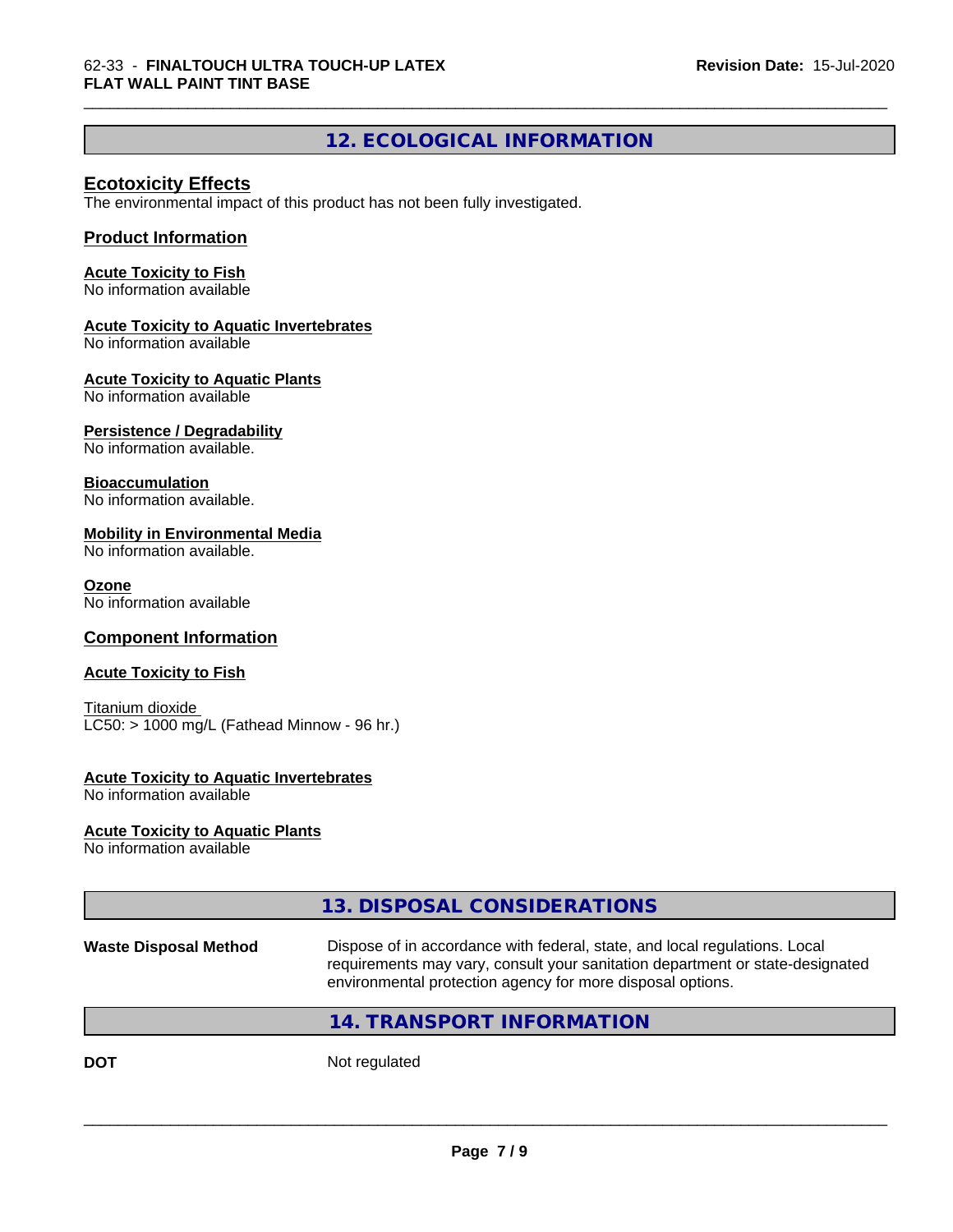| <b>ICAO / IATA</b> | Not regulated |  |
|--------------------|---------------|--|
|--------------------|---------------|--|

# **IMDG / IMO** Not regulated

**15. REGULATORY INFORMATION**

# **International Inventories**

| <b>TSCA: United States</b> | Yes - All components are listed or exempt. |
|----------------------------|--------------------------------------------|
| <b>DSL: Canada</b>         | Yes - All components are listed or exempt. |

# **Federal Regulations**

#### **SARA 311/312 hazardous categorization**

| Acute health hazard               | N٥  |
|-----------------------------------|-----|
| Chronic Health Hazard             | Yes |
| Fire hazard                       | Nο  |
| Sudden release of pressure hazard | Nο  |
| Reactive Hazard                   | N٥  |

# **SARA 313**

Section 313 of Title III of the Superfund Amendments and Reauthorization Act of 1986 (SARA). This product contains a chemical or chemicals which are subject to the reporting requirements of the Act and Title 40 of the Code of Federal Regulations, Part 372:

*None*

# **Clean Air Act,Section 112 Hazardous Air Pollutants (HAPs) (see 40 CFR 61)**

This product contains the following HAPs:

*None*

# **US State Regulations**

# **California Proposition 65**

**A** WARNING: Cancer and Reproductive Harm– www.P65warnings.ca.gov

#### **State Right-to-Know**

| <b>Chemical name</b>         | ıssachusetts<br>uvice: | <b>New</b><br>, Jersev | Pennsylvania |
|------------------------------|------------------------|------------------------|--------------|
| Limestone                    |                        |                        |              |
| $\cdots$<br>Fitanium dioxide |                        |                        |              |
| Silica<br>crystalline        |                        |                        |              |

# **Legend**

X - Listed